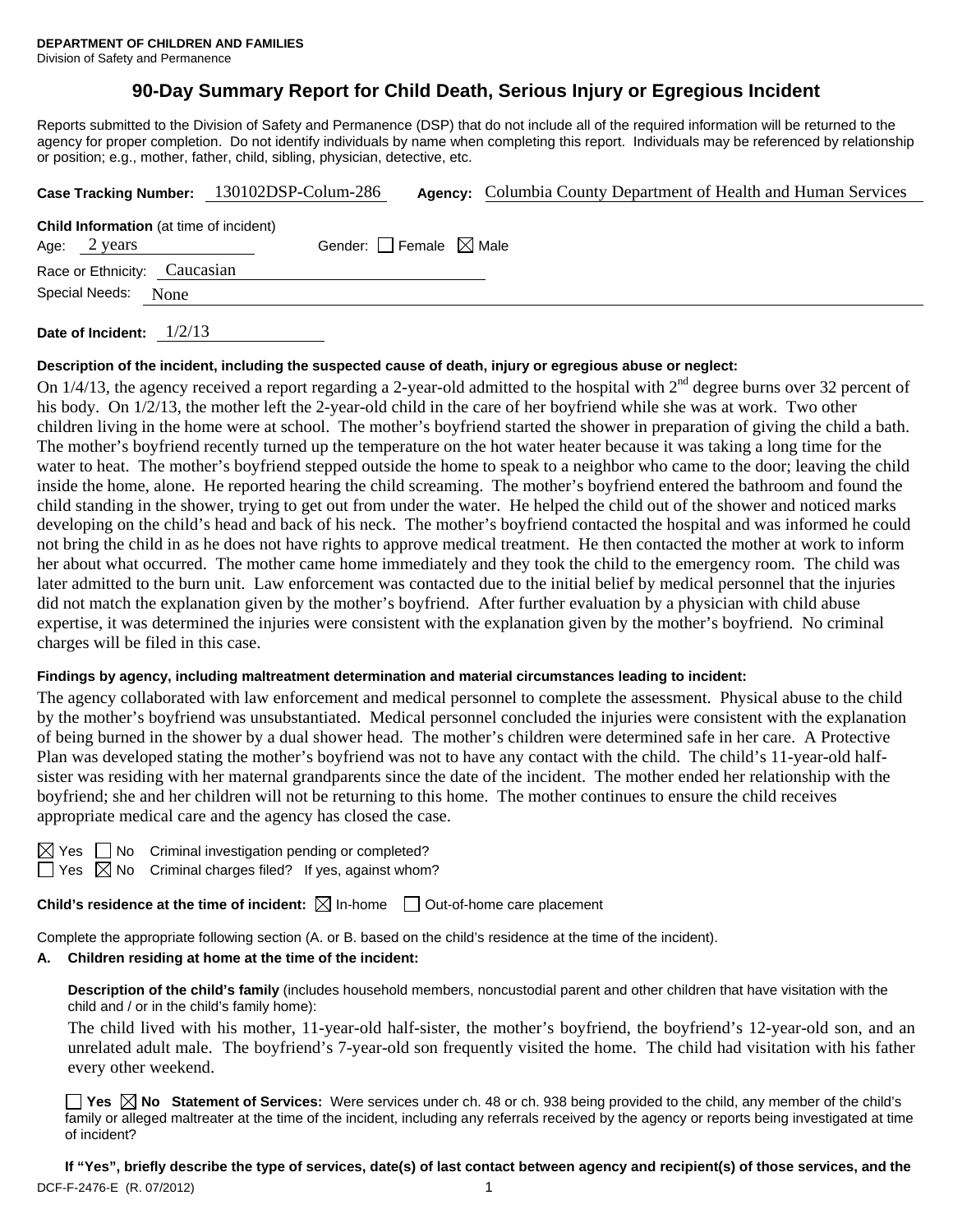**Summary of all involvement in services as adults under ch. 48 or ch. 938 by child's parents or alleged maltreater in the previous five years:** (Does not include the current incident.)

None

**Summary of actions taken by the agency under ch. 48, including any investigation of a report or referrals to services involving the child, any member of the child's family living in this household and the child's parents and alleged maltreater.** (Does not include the current incident.)

(Note: Screened out reports listed in this section may include only the date of the report, screening decision, and if a referral to services occurred at Access. Reports that do not constitute a reasonable suspicion of maltreatment or a reason to believe that the child is threatened with harm are not required to be screened in for an initial assessment, and no further action is required by the agency.)

Child and his parents:

On 3/2/2004, the agency screened out a report. Parents were provided information only.

On 7/28/2006, the agency screened in a report with concerns for the mother's oldest child. The report was screened in as a Services Report with allegations of physical abuse by the child's father, who is no longer involved with the child. The family declined voluntary services.

On 8/31/2011, the agency screened out a report.

Alleged Maltreater history:

On 9/9/2002, the agency screened in a report with allegations of physical abuse to the alleged maltreater's son by the alleged maltreater. There was no other information available regarding this allegation.

On 10/12/2006, the agency screened out a report.

On 10/31/2006, the agency screened out a report. The family was provided information on community services.

On 11/6/2006, the agency screened out a report.

On 8/7/2009, the agency screened in a report with concerns for physical abuse and sexual abuse to an unrelated child of this alleged maltreater. Physical abuse was substantiated and sexual abuse was unsubstantiated. The agency closed the case.

On 2/9/2010, the agency screened in a referral for services. Services were offered to the family.

On 7/6/2011, the agency screened out a report.

On 8/23/2011, the agency screened out a report. The family was provided information on community services.

On 9/6/2011, the agency screened in a referral for services. Services were offered to the family and declined.

### **Summary of any investigation involving the child, any member of the child's family and alleged maltreater conducted under ch. 48 or ch. 938 and any services provided to the child and child's family since the date of the incident:**

The agency screened in and assessed the allegation of physical abuse to the child by the mother's boyfriend. Physical abuse was unsubstantiated. The child and his 11-year-old half-sister were determined safe in the mother's care. The child continues to receive follow up care for his injuries. The agency closed the case.

#### **B. Children residing in out-of-home (OHC) placement at time of incident:**

**Description of the OHC placement and basis for decision to place child there:**

**Description of all other persons residing in the OHC placement home:**